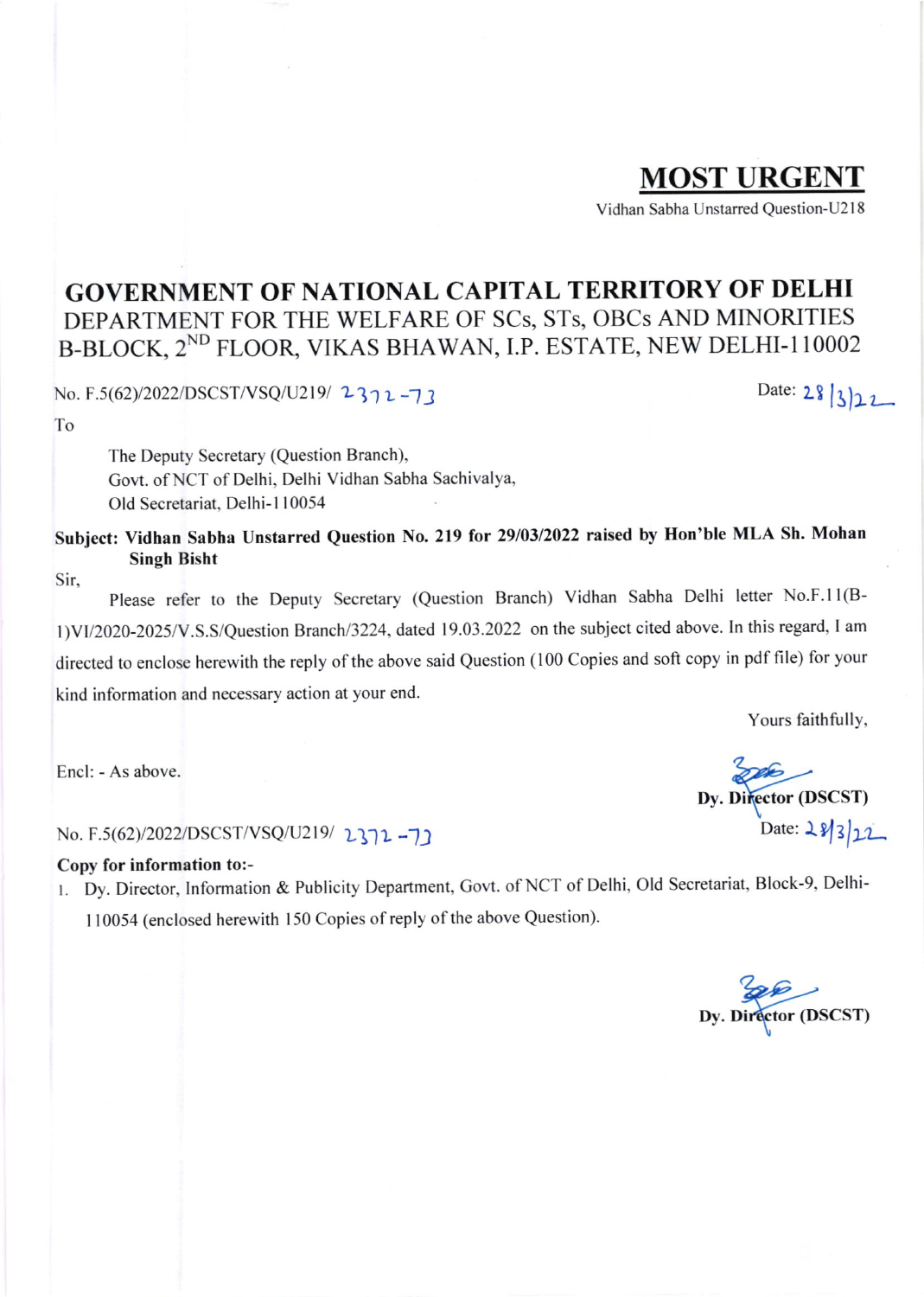## राष्ट्रीय राजधानी क्षेत्र दिल्ली सरकार

**अनुसूचित जाति/अनुसूचित जनजाति/अन्य पिछड़ा वर्ग कल्याण विभाग**<br>बी–ब्लाक, द्वितीय तल, विकास भवन, आई0 पी0 एस्टेट, नई दिल्ली–110002

ई-मेल:scstscholarship.delhi@gov.inवेबसाईट:www.scstwelfare.delhigovt.nic.in

अतारांकित प्रश्न संख्या 219 29 मार्च, 2022 दिनांक श्री मोहन सिंह बिष्ट प्रश्नकर्ता

क्या माननीय समाज कल्याण मंत्री यह बताने की कपा करेंगे कि:-

| Я.<br>सं. | प्रश्न                                                                                                                                                                                                                                 | उत्तर                                                                                                                                                                                                                                                                                                                                      |
|-----------|----------------------------------------------------------------------------------------------------------------------------------------------------------------------------------------------------------------------------------------|--------------------------------------------------------------------------------------------------------------------------------------------------------------------------------------------------------------------------------------------------------------------------------------------------------------------------------------------|
| क         | क्या यह सत्य है कि दिल्ली के अंतर्गत अधिकतर<br>गांवों में हरिजन बरितयां हैं;                                                                                                                                                           | अन्. जाति एवं जनजाति कल्याण विभाग,<br>दिल्ली सरकार द्वारा संचालित "अनु.जाति<br>बस्ती सुधारीकरण योजना" के अंतर्गत                                                                                                                                                                                                                           |
| ख         | यदि हां, तो किन किन गांवों में है, इनका विवरण दें;                                                                                                                                                                                     | दिल्ली में स्थित उन सभी ई.बी. नंबरों में                                                                                                                                                                                                                                                                                                   |
| ग<br>घ    | क्या यह भी सत्य है कि गांवों को छोड़कर अनेक<br>कालोनियों में अनुसूचित जाति और अनूसूचित जन<br>जाति के लोग रहते है;<br>यदि हां, तो क्या सरकार द्वारा इन लोगों के विकास<br>कार्य करने के लिए सेन्सस द्वारा ई.बी.रेखांकित किए<br>गए है, और | जहॉं पर अनुसूचित जाति के लोगों की<br>जनसंख्या जनगणना विभाग द्वारा<br>वर्ष<br>2011 में जारी किये गए आकड़ों के<br>अनुसार 33 प्रतिशत या उससे अधिक हो  <br>बस्ती सुधार कार्य कराये जाते है। इस<br>प्रकार की बस्तियों / ई.बी. नंबरों का<br>ब्यौरा जहां पर अनुसूचित जाति के लोगों<br>की जनसंख्या 33 प्रतिशत या उससे<br>अधिक है, विभाग की वेबसाइट |
|           |                                                                                                                                                                                                                                        | लिंक<br>के<br>scstwelfare.delhigovt.nic.in<br>Improvement of SC Basties पर उपलब्ध है                                                                                                                                                                                                                                                       |
| ड         | यदि हां तो करावल नगर विधानसभा के किन किन<br>क्षेत्रों के अंतर्गत अनुसूचित जाति के लोग है और<br>उनका ई.बी. नंबर क्या है, कालोनीवार बताने की कृपा<br>करें?                                                                               | करावल नगर विधानसभा के अंतर्गत आने<br>वाले ई.बी. नंबर की सूची जहां पर<br>अनुसूचित जाति के लोगों की जनसंख्या<br>33 प्रतिशत या उससे अधिक है का<br>विवरण अनुलग्नक "क" मे है।                                                                                                                                                                   |

निदेशक (डीएससीएसटी) **AMIT KUMAR PAMASI Deputy Director** Department for the Welfare of SC/ST/OBC/Min Govt. of NCT of Delhi Vikas Bhawan, I.P. Estate New Delhi-02